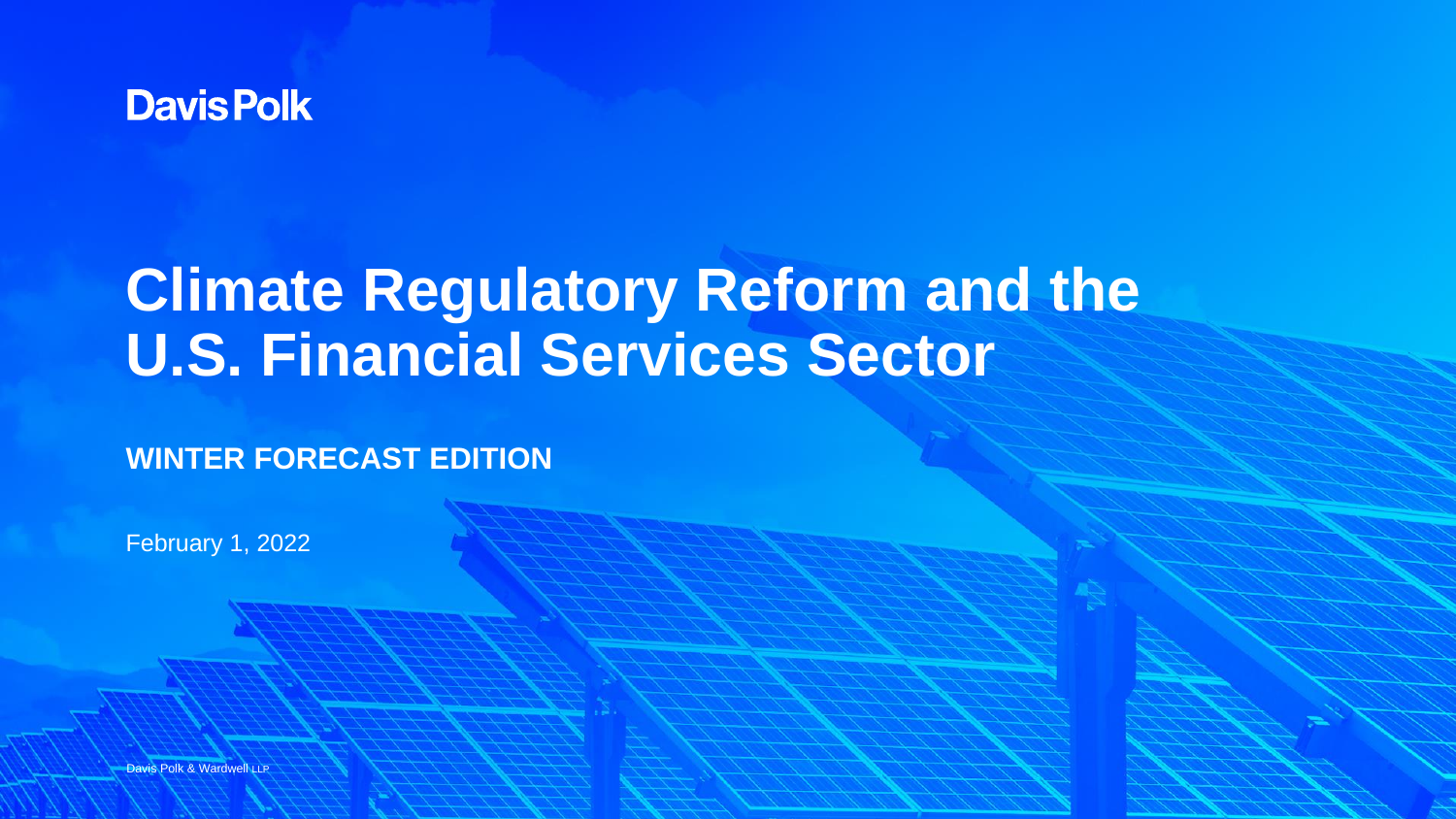# **Table of contents**

| 3       | Looking ahead                                                     |
|---------|-------------------------------------------------------------------|
| 4       | <b>Biden Administration and Congress</b>                          |
| 5       | Climate risk disclosure                                           |
| 6       | Greenwashing                                                      |
|         | Looming conflicts between fair access laws<br>and ESG commitments |
| 9       | Climate risk management and bank supervision                      |
| 11      | Climate scenario analysis and stress testing                      |
| $12 \,$ | <b>Board responsibilities</b>                                     |
| 14      | Capital risk-weight incentives                                    |
|         |                                                                   |

**15** Federal Reserve Board | Biden's nominees

**This deck is one of three that we will update from time to time on key areas of policy development that are likely to affect the U.S. financial services industry.** 

**Our companion publications address [Financial Services Regulatory Reform](https://www.davispolk.com/insights/client-update/davis-polk-financial-services-regulatory-reform-tool-winter-forecast-edition) and [U.S. Digital Asset Regulatory Reform.](https://www.davispolk.com/insights/client-update/us-digital-asset-regulatory-reform)**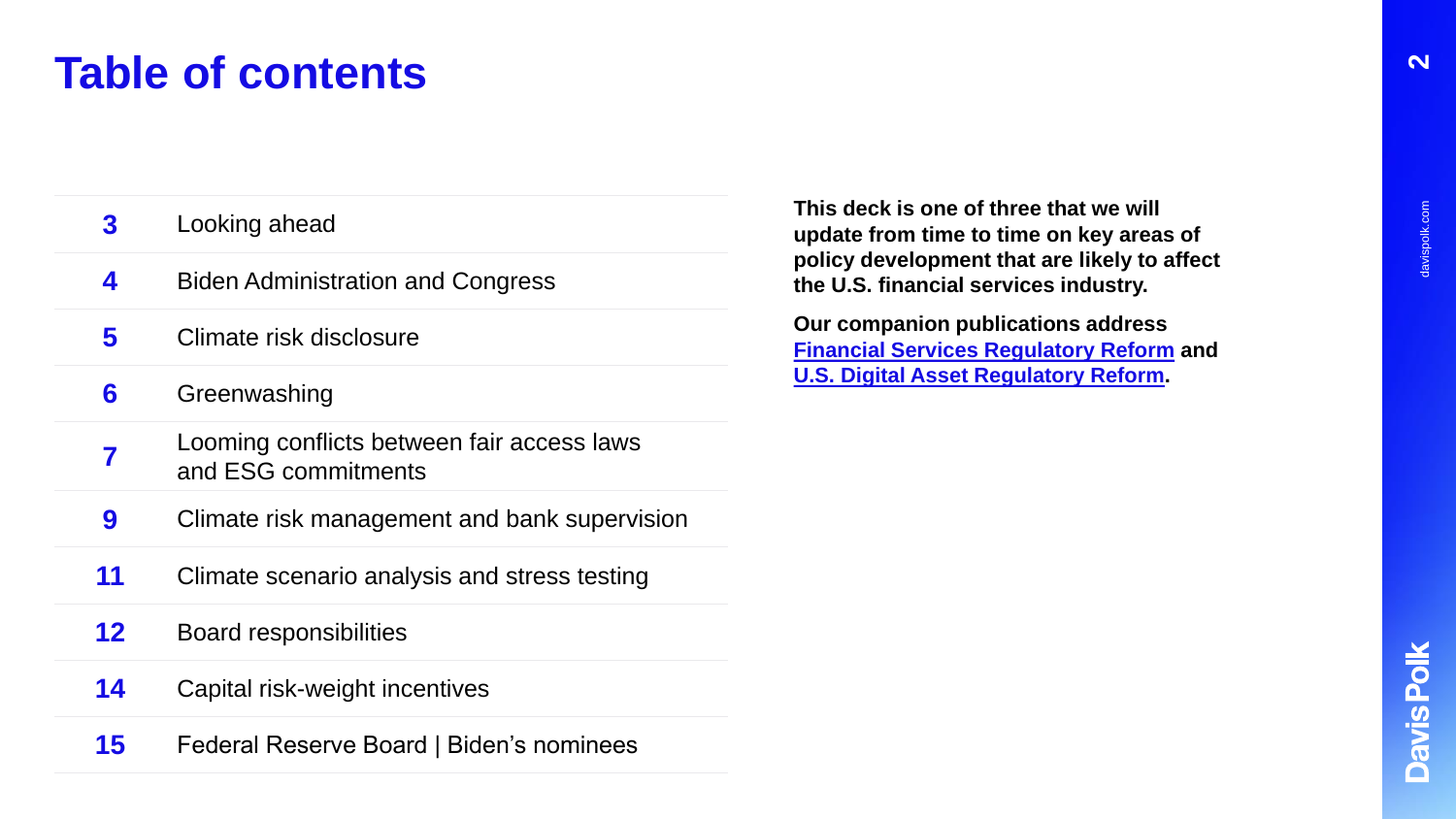**Since COP26, 90% of global GDP is covered by commitments to achieve net-zero carbon emissions, with most reductions targeted by 2050. Policy makers in the United States and abroad now must determine how they will deliver on these commitments.** 

- ─ Addressing climate change is one of the highest priorities of the Biden Administration, and the pace of policy developments is expected to increase in 2022.
- ─ In the United States, policies on climate-related financial risk are still in the early stages of development.
	- The Financial Stability Oversight Council (FSOC) published a *Climate Report* in October 2021, which stated that "[c]limate change is an emerging threat to the financial stability of the United States" and contained 35 recommendations for FSOC's member agencies.
	- We [view the report](https://www.davispolk.com/insights/client-update/fsoc-climate-report-10-key-takeaways-banking-sector) as a framework for next steps and a call to action, but it is short on the details of exactly what the next steps will be, which FSOC's member agencies will likely need to develop in 2022.
- ─ This deck covers a wide range of prospective policy developments that are likely to affect the U.S. financial services sector in 2022.

davispolk.com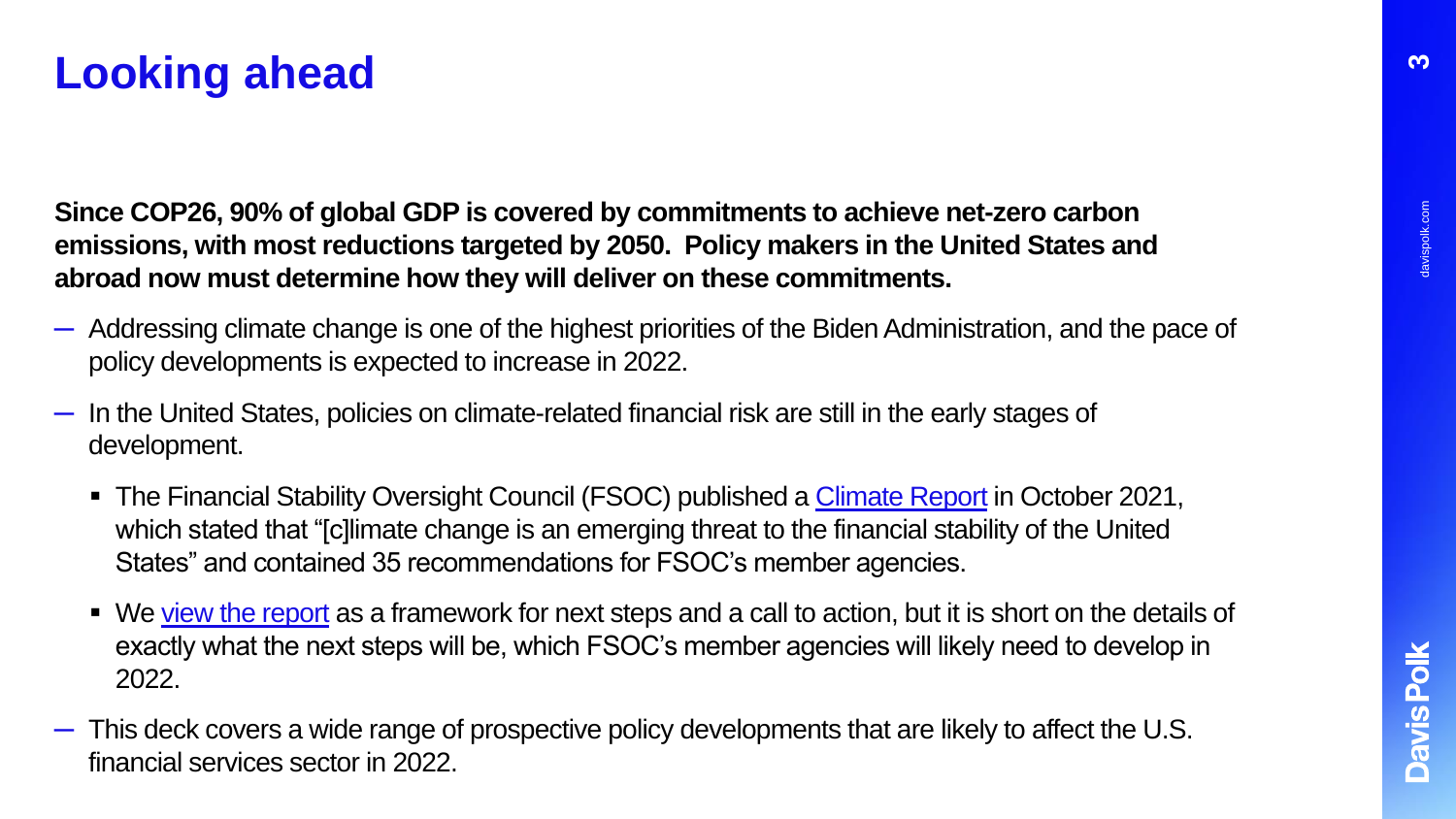### **Biden Administration and Congress**

### **Regulatory action to address climate-related financial risk may increase if the remainder of the Biden Administration's legislative agenda stalls in Congress.**

- The Biden Administration published a report in October 2021 specifically addressing [climate-related financial risk](https://www.whitehouse.gov/wp-content/uploads/2021/10/Climate-Finance-Report.pdf?stream=top).
	- The report outlines the administration's whole-of-government implementation strategy, with "a roadmap for measuring, disclosing, managing, and mitigating climate-related financial risk across the economy, including to the Federal Government, while also catalyzing public and private investment to seize the opportunity of a netzero, clean energy future."
- ─ The Infrastructure Investment and Jobs Act, better known as the **Bipartisan Infrastructure Bill**, which became law in November 2021, called for substantial investments to be made in low/zero carbon infrastructure and technologies, climate change resiliency and other environmental initiatives.
	- "The bill contains very important innovation policy investments whose impacts are difficult to model, but enable deeper cuts in the 2030s and 2040s by helping drive improvement in key technologies like clean hydrogen, carbon capture, advanced nuclear and geothermal, and long duration storage," according to Professor Jesse Jenkins, the head of Princeton's [REPEAT Project,](https://repeatproject.org/) as [reported](https://www.axios.com/infrastructure-bill-climate-change-clean-energy-8b4403e4-b25c-4128-99ea-b2a5069883f3.html) by Axios.
- ─ The House passed a version of the **Build Back Better Act** in November 2021 that would go even further, including \$550 billion in tax incentives and investments to promote decarbonization, but the bill is currently stalled in the Senate, and it is unclear whether or in what form it may pass.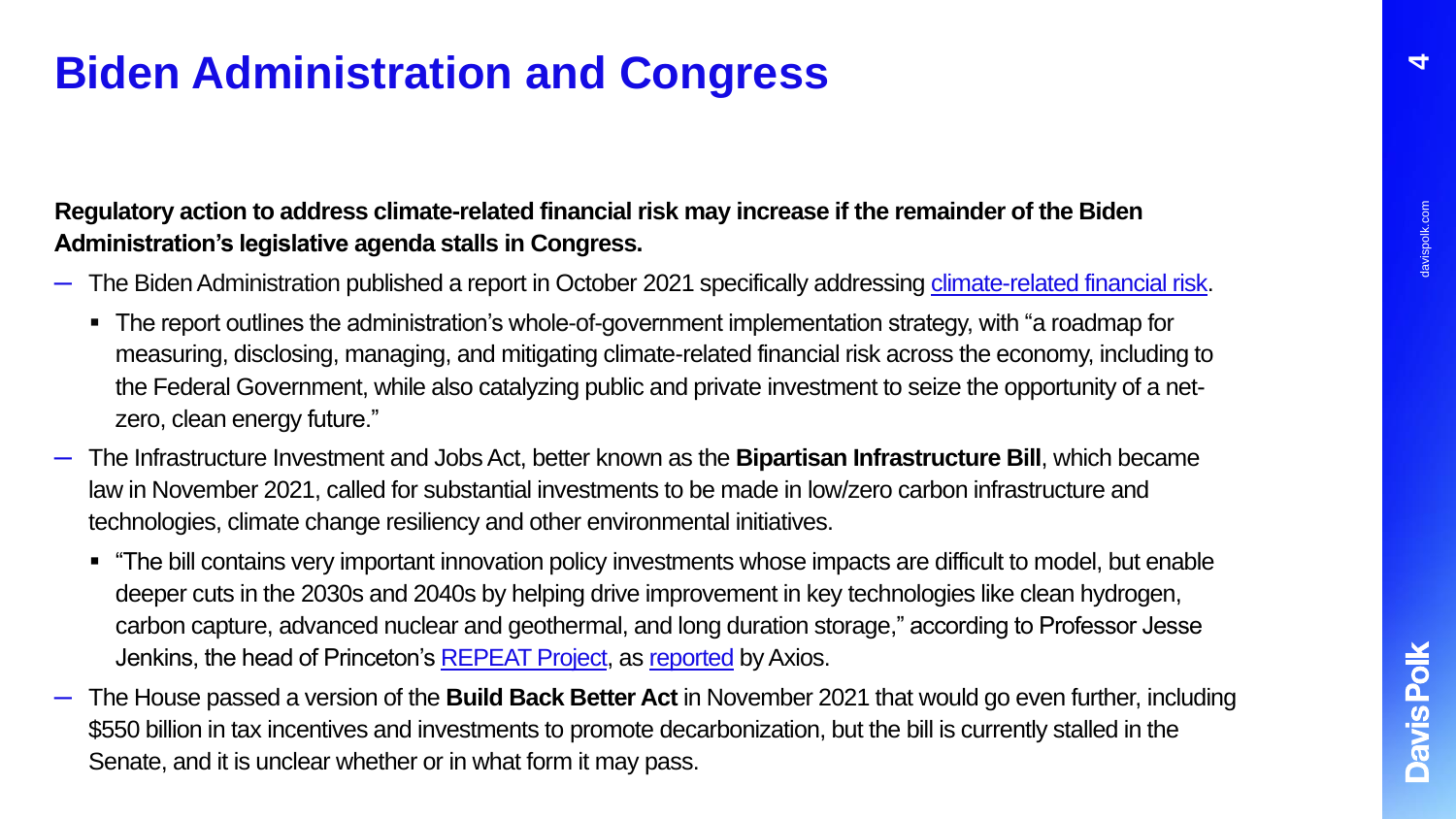# **Climate risk disclosure**

#### **A highly anticipated proposed rulemaking on climate disclosures by all public companies is expected from the SEC by March 2022.**

- The proposal will be informed by responses to the SEC's [request for public input](https://www.sec.gov/news/public-statement/lee-climate-change-disclosures) in the summer of 2021. Our [client update](https://www.davispolk.com/insights/client-update/commenters-weigh-sec-climate-disclosures-request-public-input) summarizes the wide range of views expressed in the responses. Given the expected timing, it remains to be seen whether a proposal can be finalized in time for filings in Q1 2023.
- Many large public companies voluntarily disclose information about their exposure to climate risk and the environmental impact of their business, largely outside of their annual 10-K. Chair Gensler has [stated](https://www.sec.gov/news/speech/gensler-pri-2021-07-28) that the proposal would make climate disclosure mandatory and provide investors information that is "consistent and comparable" and "decision-useful."
- We will be especially interested in how the proposal addresses the following key topics:
	- $\blacksquare$  To what extent required metrics may differ across industries
	- Whether disclosure will be required for Scope 3 emissions, which measure the greenhouse gas (GHG) emissions from other companies in an issuer's value chain, in addition to Scope 1 and Scope 2 emissions, which measure GHG emissions from a an issuer's own operations and its use of energy, respectively
	- Whether climate disclosures must be filed in issuers' annual 10-Ks, and whether they will reflect a broad and non-traditional view of materiality
	- How the SEC proposal aligns with the framework developed by the Financial Stability Board (FSB) Task Force on Climate-related Financial Disclosures, which has been [endorsed](https://home.treasury.gov/news/press-releases/jy0215) by G7 governments and includes recommendations in four areas: (1) governance, (2) strategy, (3) risk management and (4) metrics and targets
	- Whether issuers that publicly commit to net-zero emissions will be subject to higher levels of scrutiny or heightened disclosure requirements, particularly with respect to Scope 3 emissions

davispolk.com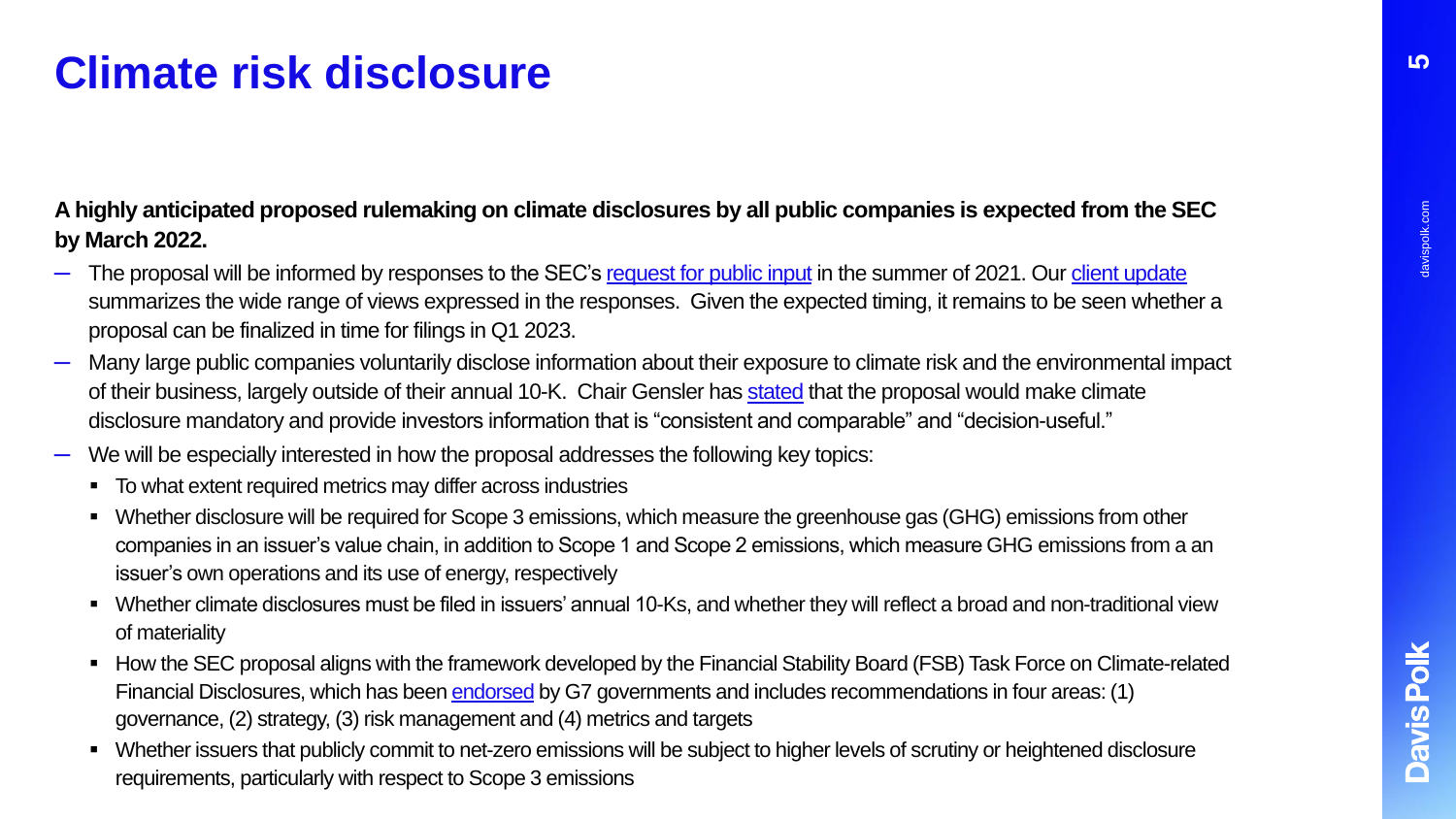# **Greenwashing**

**Fund managers and public companies should expect increased enforcement scrutiny from the SEC regarding ESG investment products and disclosures in 2022.** 

- ─ Funds that market themselves as "green" or "sustainable" continue to draw increasing levels of investment but in practice can vary widely in the extent to which sustainability factors into their investment decisions.
	- The SEC is considering requiring fund managers to disclose more information about their investment criteria and underlying data. As Chair Gensler [stated](https://www.sec.gov/news/speech/gensler-pri-2021-07-28) in July 2021, "the basic idea is truth in advertising."
	- The SEC announced in March 2021 the creation of a Climate and ESG Task Force in the Division of Enforcement which, among other activities, will analyze disclosure and compliance issues relating to investment advisers' and funds' ESG strategies.
	- The SEC and the DOJ have initiated at least one investigation of an asset manager for allegedly overstating the importance of ESG criteria to its investment processes.
- The SEC is also likely to exercise greater scrutiny over public companies' ESG claims, particularly where there are significant discrepancies between an issuer's corporate social responsibility (CSR) reports and its SEC filings or when such claims relate to their net-zero commitments.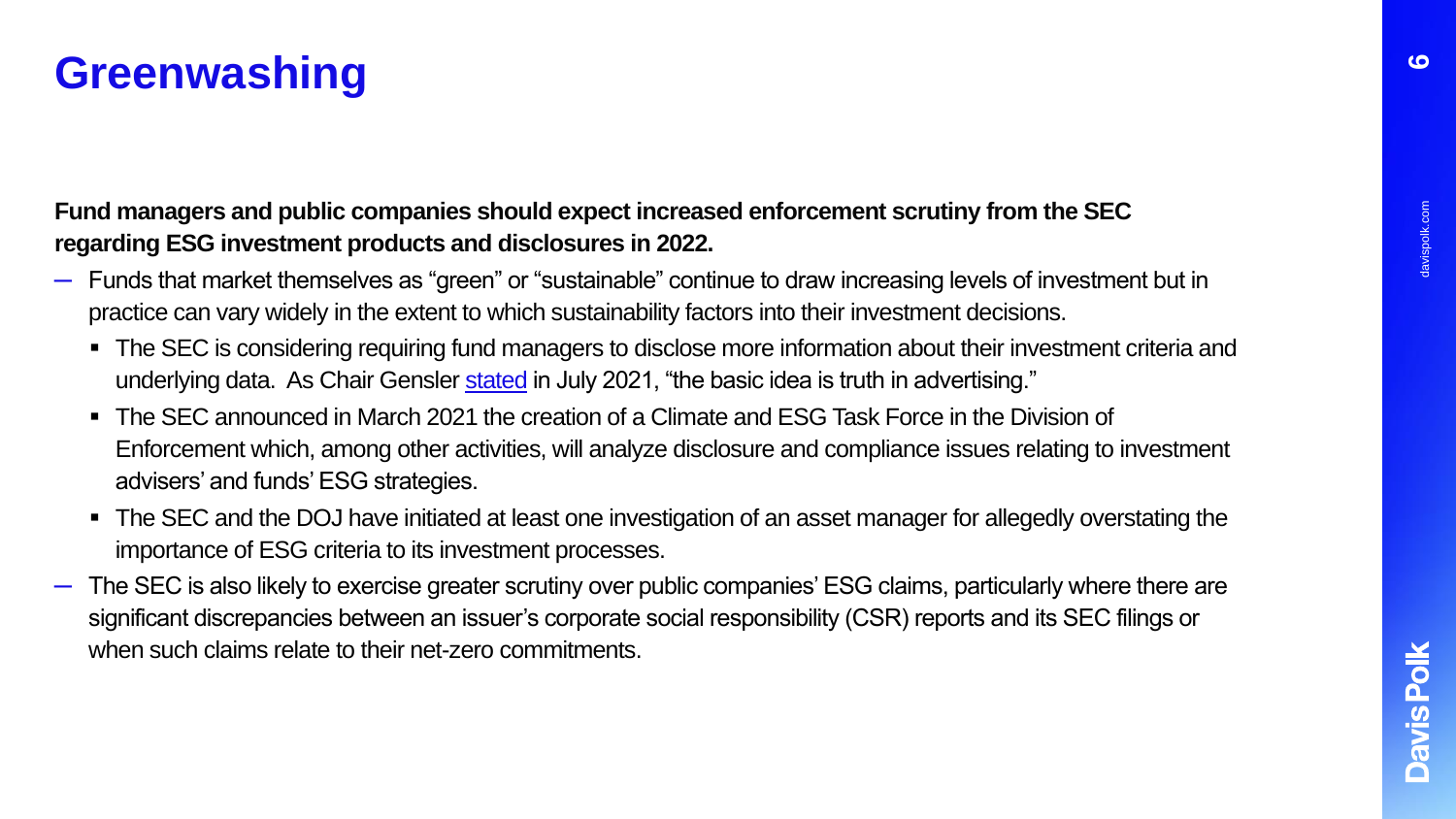**7**

### **Looming conflicts between fair access laws and ESG commitments**

#### **Fair access laws may complicate banks' commitments to address climate-related financial risks.**

- The OCC had previously intended, under the Trump Administration, to finalize a fair access rule, which would have expressly required banks to conduct risk assessment of individual companies, rather than make broad-based decisions affecting whole categories or classes of companies, when provisioning access to services, capital, and credit.
	- A decision to finalize the rule was [announced](https://www.occ.gov/news-issuances/news-releases/2021/nr-occ-2021-8.html) during the final days of the Trump Administration, less than eight weeks after it was proposed, but the rule was [put on hold](https://www.occ.gov/news-issuances/news-releases/2021/nr-occ-2021-14.html) under the Biden Administration before it took effect.
- ─ A number of GOP-led states have enacted or introduced measures with similar intent and effect, in response to the perception that banks are reluctant to provide credit to certain industries, such as fossil fuels or firearms.
	- In Texas, for example, [Senate Bill 13](https://legiscan.com/TX/text/SB13/2021) requires written verification, as a condition of entering into government contracts, that a company does not and will not "without an ordinary business purpose . . . tak[e] any action that is intended to penalize, inflict economic harm on, or limit commercial relations with" another company because it is a fossil fuel-related business. The bill has been in effect in Texas since September 2021.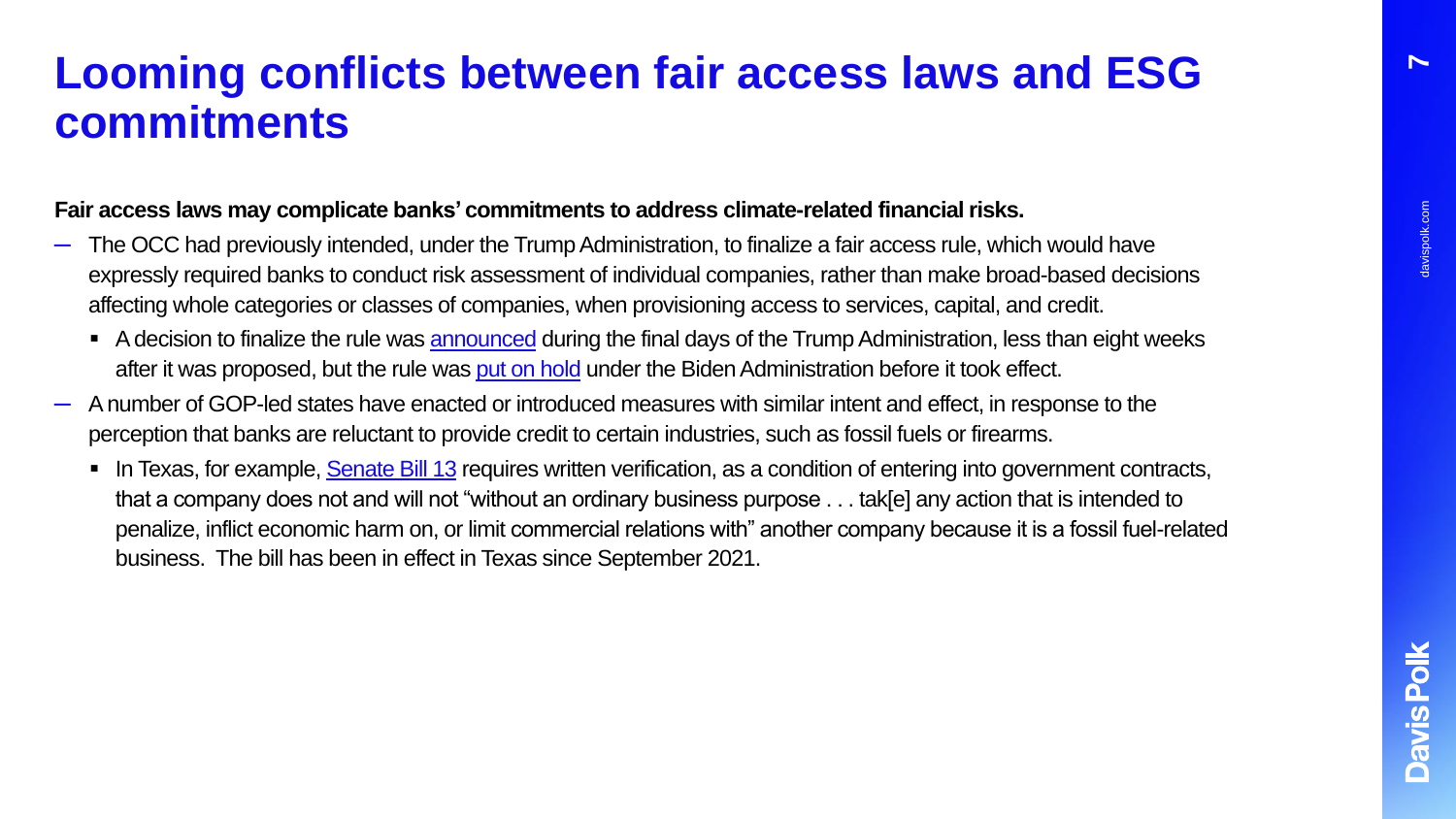### **Looming conflicts between fair access laws and ESG commitments**

**U.S. policy makers have pushed back on suggestions that supervision and regulation may provide an avenue to advance political or social objectives beyond the scope of banking organizations' risk management.** 

- ─ Senior officials have maintained a consistent message in their public statements responding to concerns that supervisory and regulatory processes may be used to discourage banking organizations from lending to carbon-intensive companies. Notable examples include:
	- Vice Chair-nominee Brainard [stated](https://www.banking.senate.gov/hearings/01/04/2022/nomination-hearing-1) at her confirmation hearing in January 2022: "We would not tell banks which sectors to lend to or which sectors to not lend to," and "we don't do environmental policy at the Federal Reserve. As you say, it's not our expertise. What we do have responsibility for is making sure that supervised institutions are properly risk managing."
	- Secretary Yellen [stated](https://financialservices.house.gov/events/eventsingle.aspx?EventID=407279) at a House oversight hearing in March 2021: "[C]limate change is a top priority for the Biden Administration, but we agree that financial regulators should be assessing the risks to financial institutions through stress testing and other techniques, and that investors need disclosure of risk, but have no plan to regulate what lending or investments can be done."
	- Chair Powell [stated](https://www.nytimes.com/2021/01/27/business/the-fed-downplays-the-chance-that-it-will-limit-banks-from-oil-and-gas-lending.html) in a letter responding to questions from Rep. Barr in January 2021: "We would note that it has long been the policy of the Federal Reserve to not dictate to banks what lawful industries they can and cannot serve, as those business decisions should be made solely by each institution."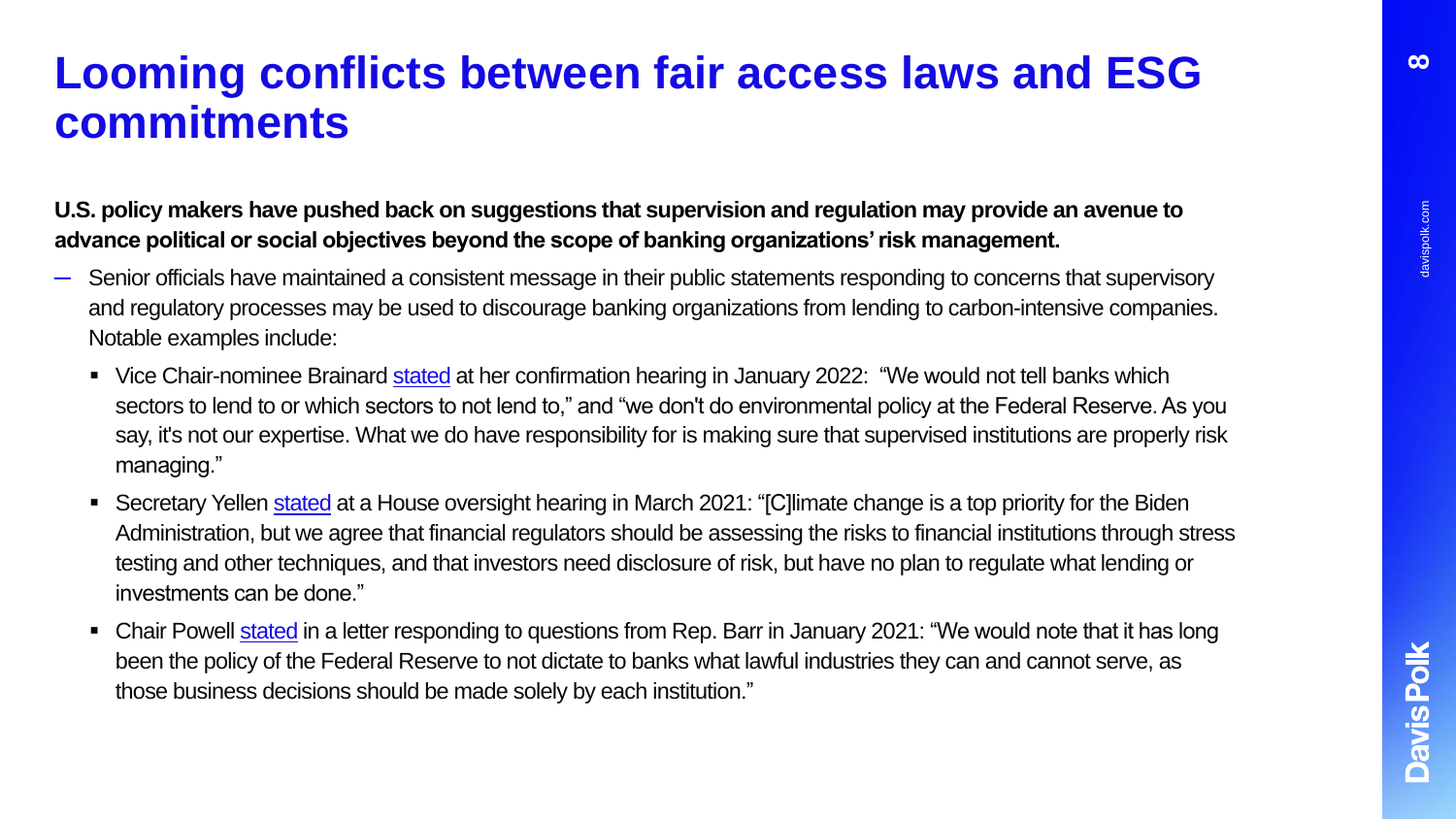<u>6</u>

### **Climate risk management and bank supervision**

#### **Supervisors are developing guidance on climate-related financial risk management, and banking organizations will be expected to continue developing their capabilities in this area.**

- ─ Climate-related financial risk will be an area of focus for the U.S. banking agencies in 2022, as [discussed](https://www.americanbar.org/events-cle/ecd/ondemand/419071705/) by the agencies' general counsels at a panel in January 2022. We quote Federal Reserve GC Mark Van der Weide here on two key points, recognizing that the other speakers also expressed similar views:
	- Unlike some non-U.S. central banks, "the Fed does not have a statutory mandate to green the financial system, so to speak. That said, we do have a mandate to make sure that the U.S. banking and financial systems are protected against all material risks. That includes any potential risks from climate change, physical or transition."
	- On the importance of coordination across agencies: "we'll be at our best if we can all stay on the same page as to how we supervise the banks' work to make sure that they're resilient to climate risk."
- ─ Two significant proposals with supervisory guidance on climate-related financial risk have been released to date:
	- The Basel Committee on Banking Supervision (BCBS) released a public consultation on "Principles for the [effective management and supervision of climate-related financial risks" in November 2021, with comments](https://www.bis.org/press/p211116.htm) due by February 16, 2022.
	- The OCC also released draft [Principles for Climate-Related Financial Risk Management for Large Banks](https://www.occ.gov/news-issuances/bulletins/2021/bulletin-2021-62.html) in December 2021, with comments by February 14, 2022.
- The next slide discusses the proposed BCBS and OCC Principles in further detail.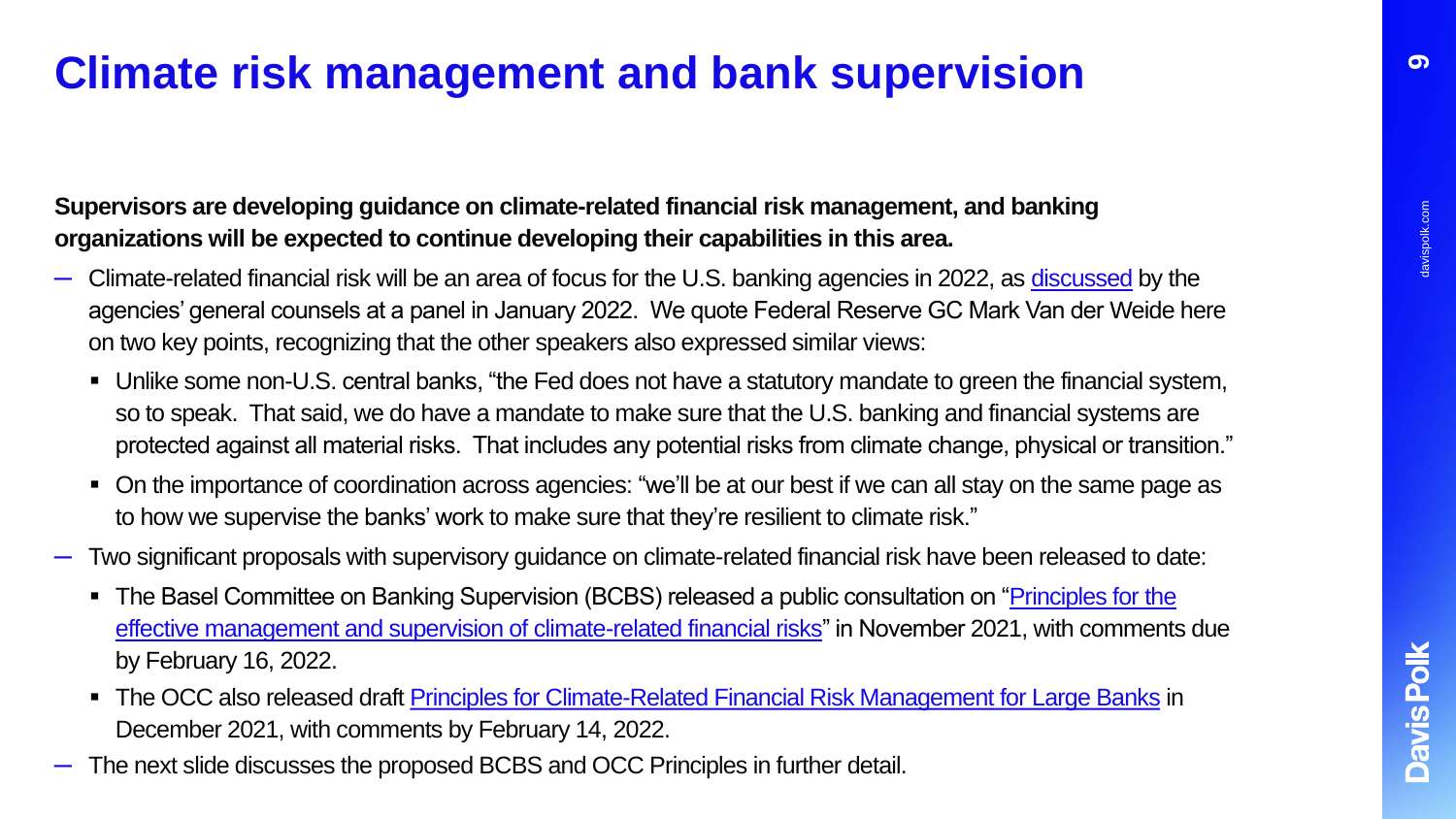### **Climate risk management and bank supervision**

**The BCBS and OCC Principles are closely aligned, and their development will likely have a significant influence on the other U.S. banking agencies' supervisory guidance.** 

- ─ The OCC Principles provide "a high-level framework for the safe and sound management of exposures to climate-related financial risks, consistent with the existing risk management framework [in] OCC rules and guidance."
	- They are designed to "help bank management make progress toward answering key questions on exposures and incorporating climate-related financial risks into banks' risk management frameworks."
	- The Principles outline the OCC's expectations across six areas: governance; policies, procedures and limits; strategic planning; risk management; data, risk measurement and reporting; and scenario analysis.
- The development of repeatable processes to collect reliable data in business as usual will be a key challenge for the banking sector, and the OCC Principles set a high bar in this area:
	- "Sound climate risk management depends on the availability of relevant, accurate, and timely data . . . Data, risk measurement, modeling methodologies, and reporting continue to evolve at a rapid pace; management should monitor these developments and incorporate them into their climate risk management as warranted."
- ─ As supervisory approaches develop at the federal level, we expect that state banking agencies will also take action with respect to banks in their jurisdictions. The New York State Department of Financial Services, for example, outlined its expectations in a [Dear CEO letter](https://www.dfs.ny.gov/industry_guidance/industry_letters/il20201029_climate_change_financial_risks) issued in October 2020.

For more information on how the BCBS and OCC proposals are linked, we recommend the excellent and thoughtful [memo](https://www.debevoise.com/insights/publications/2022/01/occ-and-basel-committee-issue-separate) published by Debevoise.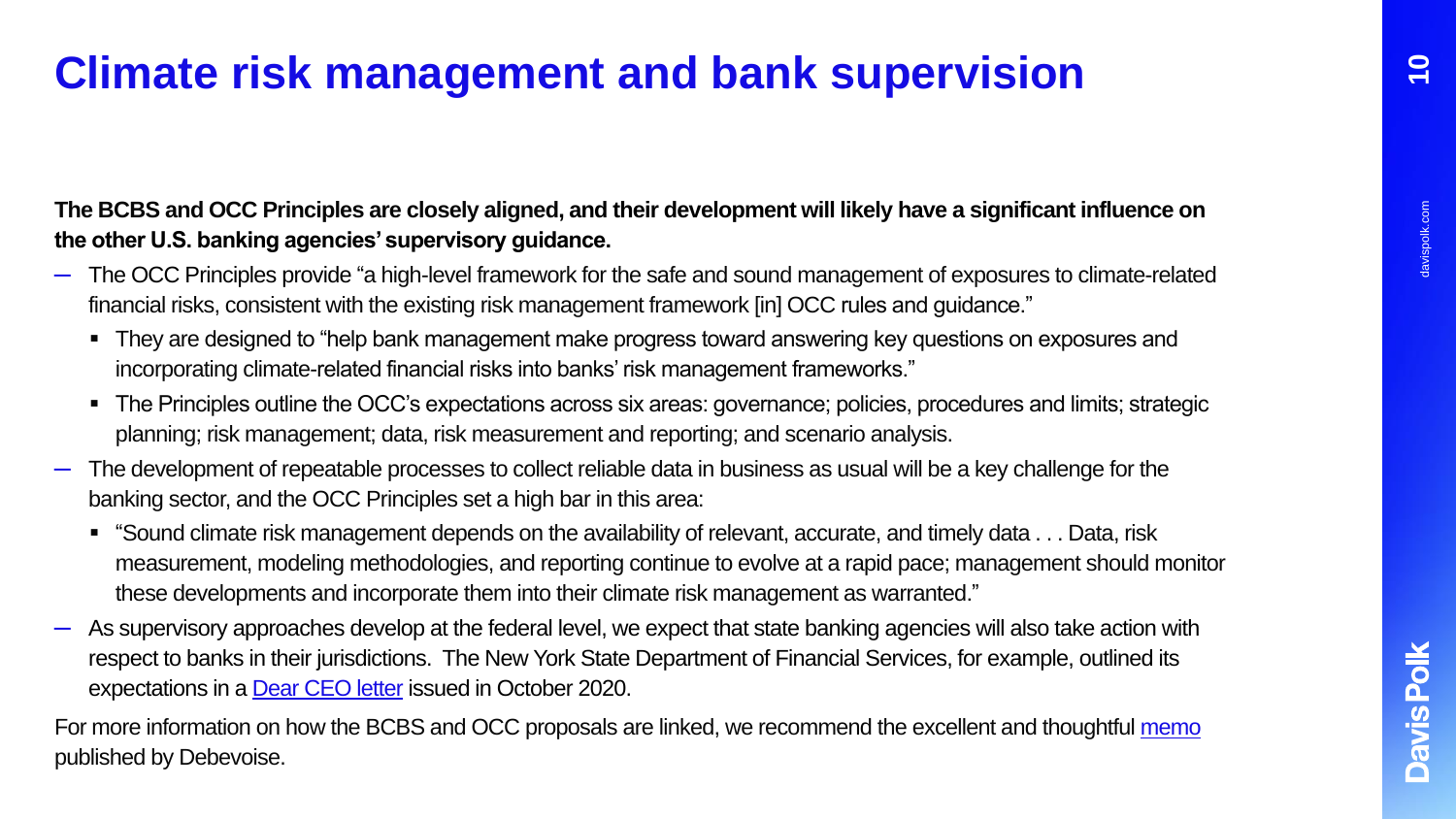## **Climate scenario analysis and stress testing**

### **We expect climate scenario analysis to become a key supervisory tool over the medium term, but more work is needed in the near term to develop models, frameworks and methods.**

- ─ The OCC Principles describe climate-related scenario analysis as "exercises used to conduct a forward-looking assessment of the potential impact on a bank of changes" resulting from climate-related risks, with objectives such as "identifying and measuring vulnerability to relevant climate-related risk factors including physical and transition risks, and estimating climate-related exposures and potential losses across a range of plausible scenarios."
- ─ Chair Powell and Vice Chair-nominee Brainard have drawn a distinction between climate scenario analysis and existing stress tests, including the Comprehensive Capital Analysis and Review (CCAR). Chair Powell stated in January 2022: "I would stress that those are very different from the regular stress tests which affect capital. Climate stress scenarios at this stage are really about assuring that the large financial institutions understand all of the risks that they're taking, including the risks that may be inherent in their business model regarding climate change over time."
- We expect that U.S. bank supervisors will attend to the lessons learned from initial exercises conducted by the Bank of England and in other jurisdictions where climate scenario analysis and stress testing are more advanced.
	- The Bank of England launched the [Climate Biennial Exploratory Scenario](https://www.bankofengland.co.uk/stress-testing/2021/key-elements-2021-biennial-exploratory-scenario-financial-risks-climate-change) (CBES) in June 2021 as "a learning exercise [to] explore the vulnerability of current business models to future climate policy pathways and the associated changes in global warming." CBES results are expected to be published in May 2022.
	- The CBES considers three scenarios early action, late action and no additional action toward net-zero that build on work done through the [Network for Greening the Financial System](https://www.ngfs.net/ngfs-scenarios-portal/) in partnership with climate scientists.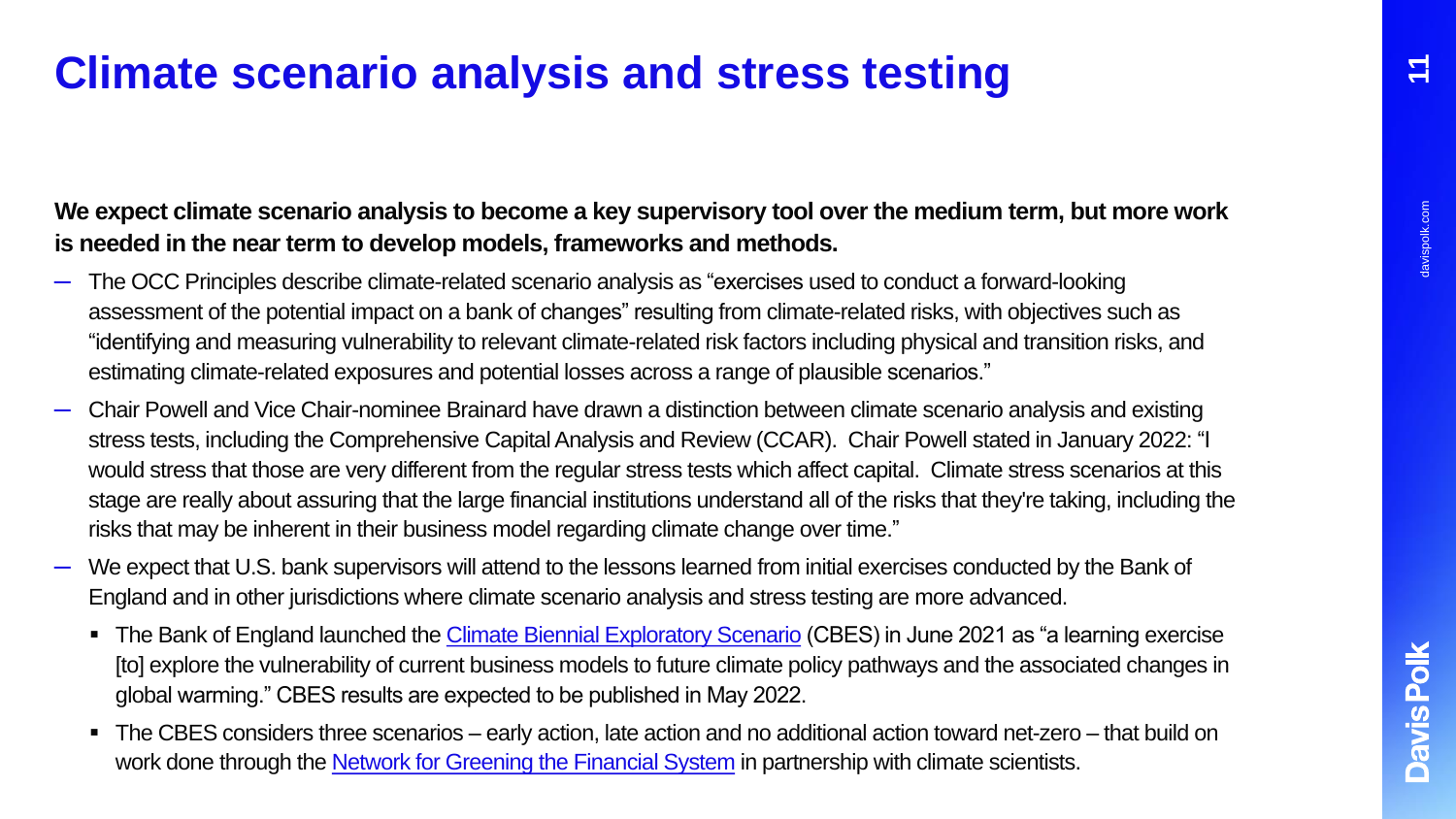# **Board responsibilities**

### **The boards of directors of banking organizations will face increasing pressure from supervisors around their oversight of climate risks.**

- $-$  In November 2021, Acting Comptroller Hsu delivered [remarks](https://www.occ.gov/news-issuances/news-releases/2021/nr-occ-2021-116.html) on the "Five Climate Questions that Every Bank Board Should Ask" to promote and accelerate improvements in climate risk management practices:
	- 1. What is our overall exposure to climate change?
	- 2. Which counterparties, sectors, or locales warrant our heightened attention and focus?
	- 3. How exposed are we to a carbon tax?
	- 4. How vulnerable are our data centers and other critical services to extreme weather?
	- 5. What can we do to position ourselves to seize opportunities from climate change?
- The OCC plans to elaborate on the draft Principles in subsequent guidance that will distinguish the roles and responsibilities of boards and management, and it may require compliance with such guidance under its Heightened Standards.
- The Federal Reserve may also issue and require compliance with supervisory guidance on climate-related financial risk under the Governance & Controls component of its Large Financial Institutions rating system.
- Any supervisory guidance would not alter directors' fiduciary duties under state law, as discussed on the next slide, but any failure to meet the expectations in such guidance could lead to supervisory pressure.

davispolk.com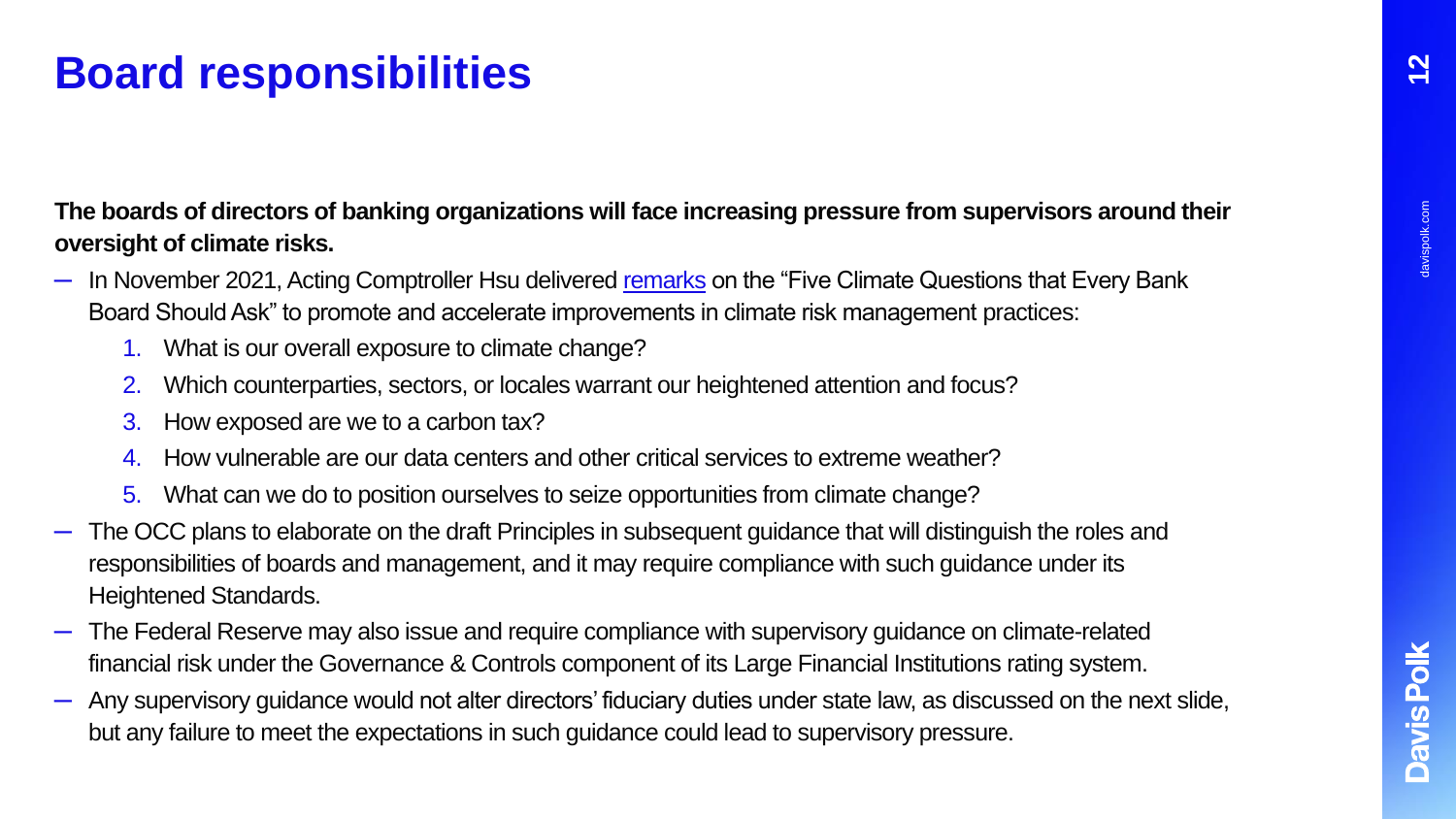# **Board responsibilities**

### **From a fiduciary duty perspective, directors should have considerable latitude to oversee and challenge management's establishment and implementation of their organization's climate-related commitments.**

- $-$  For these actions, the directors are protected by the business judgment rule a rebuttable presumption that such actions were taken on an informed basis, in the good faith and honest belief that they were in the best interest of the corporation, assuming the directors are independent and disinterested.
	- Under *Caremark* and its subsequent decisions (as discussed in a Davis Polk *client update*), the Delaware Supreme Court has held that the duty of good faith includes a duty to oversee risk management programs for mission-critical risks.
	- One [SEC Commissioner](https://www.sec.gov/news/speech/lee-climate-esg-board-of-directors#_ftn43) has suggested that directors of carbon-intensive companies might face liability under Caremark, if climate change is a mission-critical risk and if they fail to oversee a climate risk management program.
	- Climate-related financial risk, however, is unlikely to be considered a mission-critical risk for most companies, absent legal, regulatory or supervisory mandates and consequences.
- ─ Boards also should not assume that all regulators and public officials will move in the same direction or on the same timeline.
	- Professor John Cochrane, for example, argues in the [National Review](https://www.nationalreview.com/2021/11/a-convenient-myth-climate-risk-and-the-financial-system/) that climate change poses no meaningful risk to financial stability, and Senator Toomey has cited his views in arguing that efforts to address climate risk should be outside the purview of financial regulatory policy.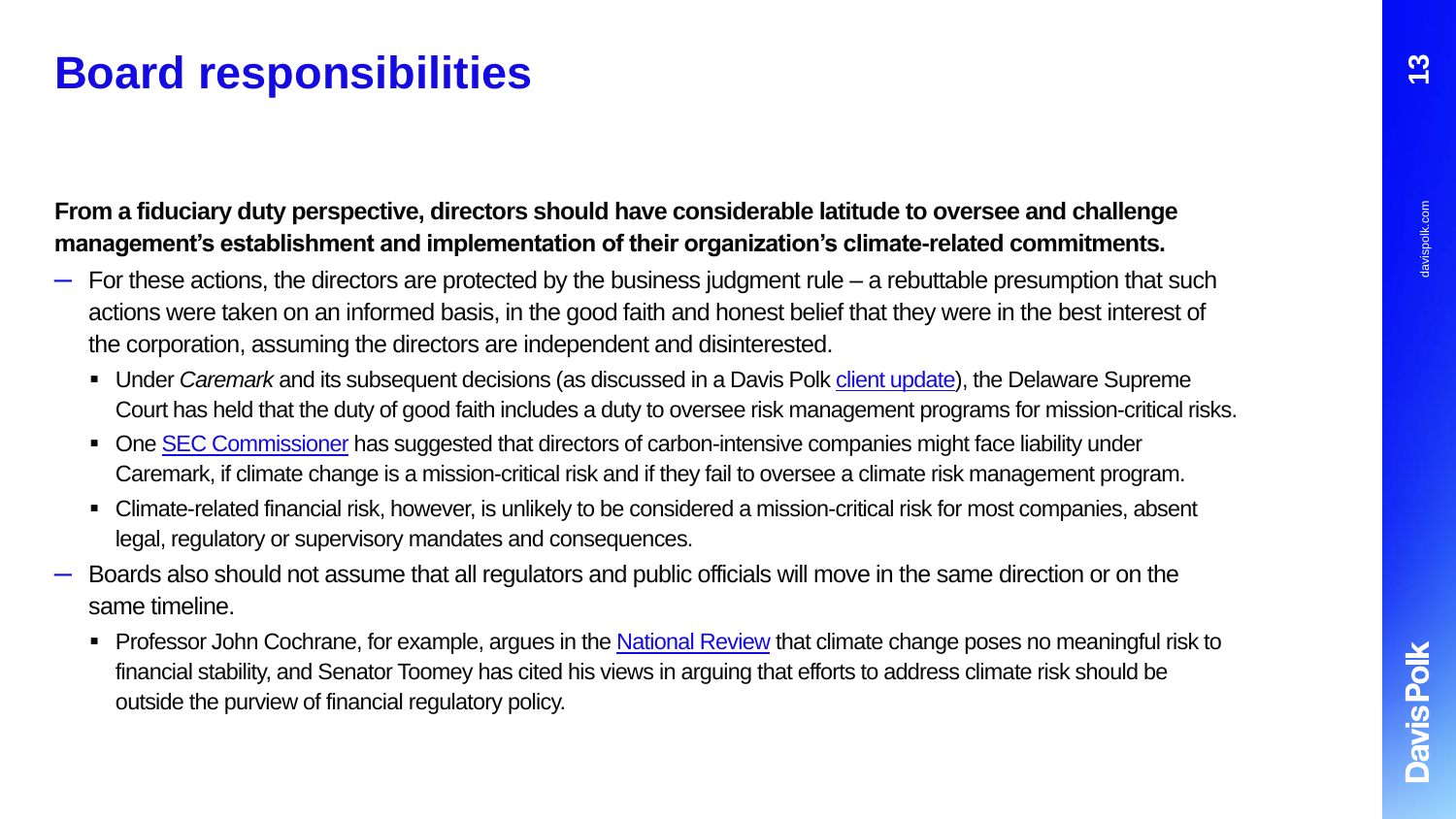### **14**

# **Capital risk-weight incentives**

### **U.S. regulators will be reluctant to adjust capital risk-weights to incentivize green lending unless such changes are adopted as international standards by the BCBS.**

- ─ Graham Steele, recently confirmed as the Assistant Secretary of the Treasury for Financial Institutions, has previously [advocated](https://sites.law.duke.edu/thefinregblog/2020/07/14/esg-carrots-and-climate-sticks-evaluating-the-roles-of-mandates-and-incentives-in-climate-financial-regulation-2/) for such changes.
	- He acknowledged that "the foundation that clean investments are, in fact, less financially risky has yet to be established" and that using capital risk weights to influence outcomes "would transform climate risk from a financial risk-focused frame to a social goal that is divorced from an underlying empirical foundation."
	- He nonetheless argued that "[r]isk weights could be increased for loans and investments in climate change-driving assets," citing the negative externalities created by climate change-causing financial activities and risk of a "climate Lehman moment" requiring "[p]ublic expenditures to mitigate the damage of a climate crisis."
- ─ The U.S. banking agencies, however, have signaled no support for such measures to date. Chair Powell and Vice Chairnominee Brainard repeatedly signaled during their confirmation hearings that, in their view, climate-related financial risk is relevant to banking organizations' risk management but should not affect their capital planning or capital requirements.
- ─ Climate-related financial risk remains an important topic of research and analysis by the BCBS, which in April 2021 released two [analytical reports:](https://www.bis.org/press/p210414.htm) "Taken together, the reports conclude that climate risk drivers can be captured in traditional financial risk categories. But additional work is needed to connect climate risk drivers to banks' exposures and to reliably estimate such risks. . . . Building on this analytical work, the Committee will investigate the extent to which climate-related financial risks can be addressed within the existing Basel Framework" of capital requirements.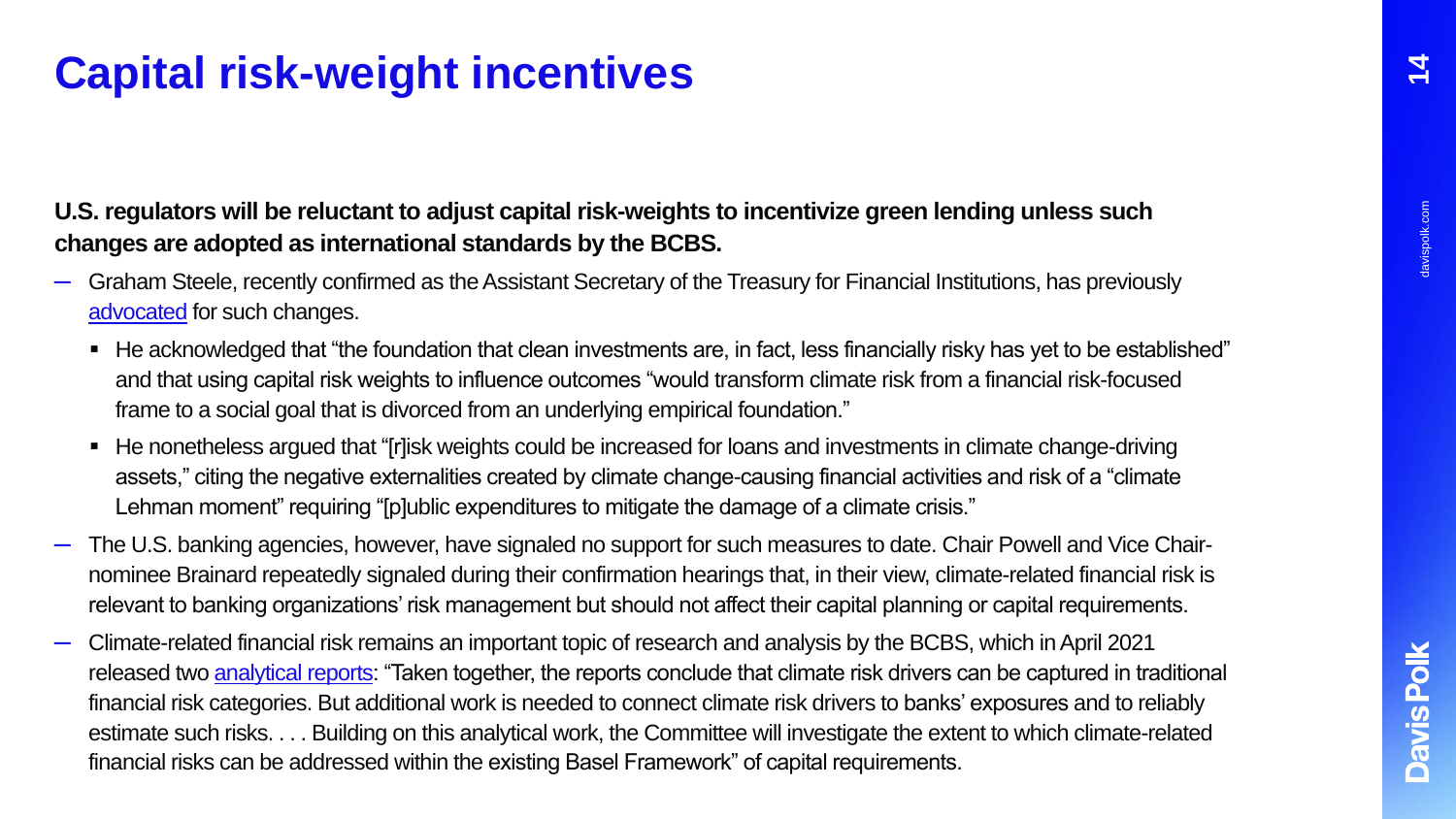### **Federal Reserve Board | Biden's nominees**

#### **Climate policy will be a priority for the Federal Reserve in 2022, but the extent and substance of further developments will depend on whether Biden's nominees to the Federal Reserve Board are confirmed.**

- ─ President Biden has nominated Lael Brainard as Vice Chair, and Sarah Bloom Raskin as Vice Chair for Supervision, both of whom support the Federal Reserve taking a more proactive role in addressing climate risk.
	- Brainard, a current Fed Governor, highlighted the benefits of climate scenario analysis, among other measures, in an [October 2021 speech](https://www.federalreserve.gov/newsevents/speech/brainard20211007a.htm), stating that it "will be important to systematically assess the resilience of large financial institutions and the broader financial system to climate-related risk scenarios."
	- Raskin, a former Governor and deputy Treasury secretary, has been outspoken in her public statements on this topic:
		- In a September 2021, she [argued](https://www.project-syndicate.org/onpoint/us-financial-regulators-climate-change-by-sarah-bloom-raskin-2021-09?barrier=accesspaylog) that "US regulators will need to leave their comfort zone and act early before the problem worsens and becomes even more expensive," which in her view would include to "move faster in preparing firms" and "ask themselves how their existing instruments can be used to incentivize a rapid, orderly, and just transition."
		- In May 2020, she [criticized](https://www.nytimes.com/2020/05/28/opinion/fed-fossil-fuels.html) the Federal Reserve for permitting fossil fuel companies to access its emergency lending programs, and later [stated](https://www.wsj.com/articles/sarah-bloom-raskin-in-her-own-words-11642199669) that "[i]f the Fed were to insert objective criteria, and ran its potential purchases through those criteria, then what would be excluded would be more than fossil-fuel company debt. And that would be the right result."
	- Senator Toomey, among others, [has](https://www.banking.senate.gov/newsroom/minority/toomey-statement-on-president-bidens-fed-nominees) expressed "serious concerns that [Raskin] would abuse the Fed's narrow statutory mandates on monetary policy and banking supervision."